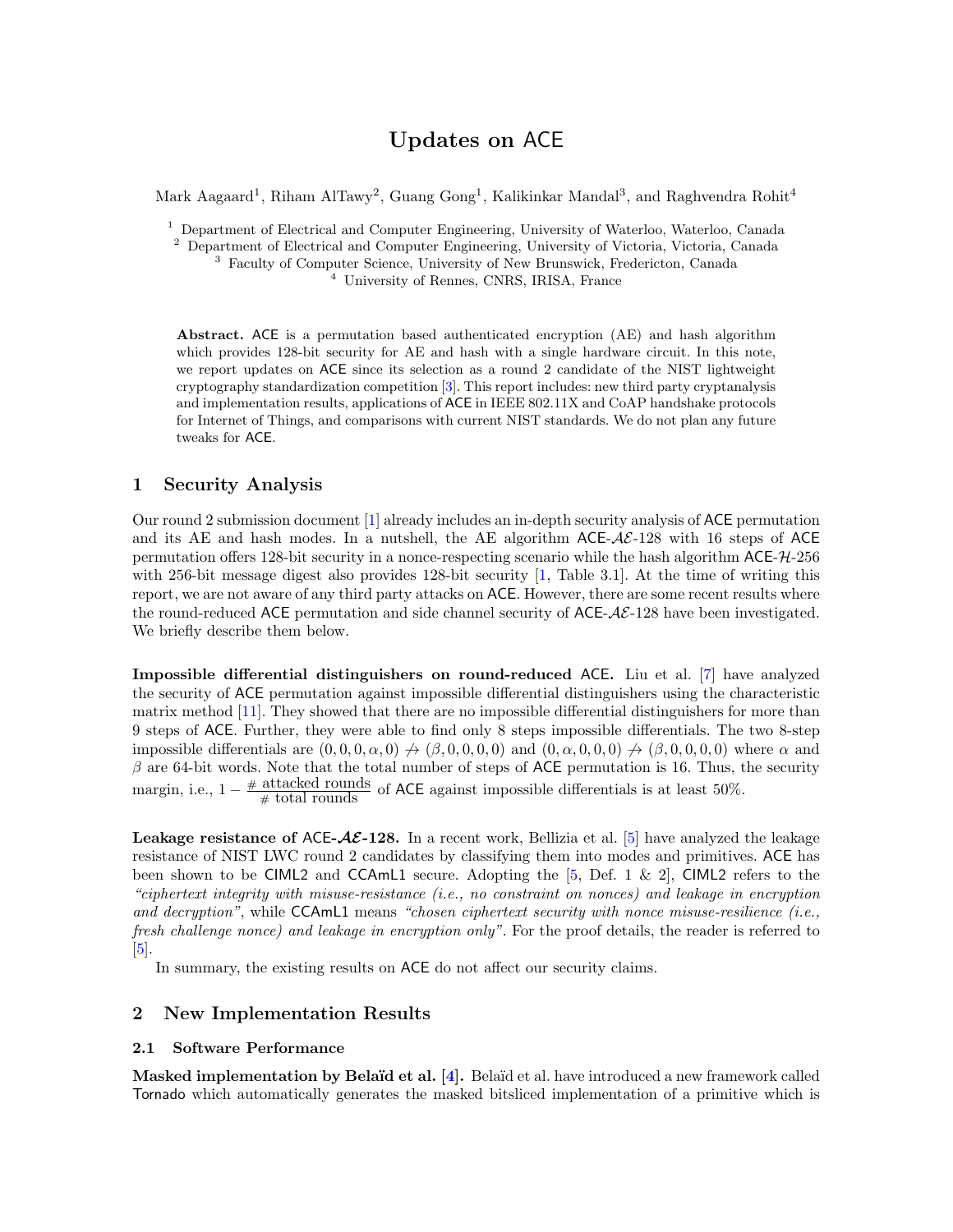provably-secure in the register probing model. The security of ACE and its performance has been analyzed along with other round 2 candidates. Below, we list few observations from [\[4\]](#page-2-5).

- To be secure in the register probing model, ACE round function requires a refresh gadget.
- Although ACE is designed to keep hardware efficiency in mind, it ranks eighth in performance for masked bitsliced implementations [\[4,](#page-2-5) Table 6].

Software implementation and benchmarking by Weatherley  $[12]$ . ACE is included in Rhy's Weatherley software benchmarking framework where the performance of round 2 candidates is evaluated on 8-bit and 32-bit microcontrollers. For the details on the performance, the reader is referred to [\[12\]](#page-2-6).

#### 2.2 Hardware Performance

A comprehensive analysis of parallel implementations of ACE was presented in [\[2\]](#page-2-7), and we included the implementation results for four ASIC technologies in [\[1\]](#page-2-1). For example, unparallelized ACE has the area of 4250 GE and reaches a throughput of 360 Mbps using ST Micro 65 nm library. Throughput of 984 Mbps was achieved with the  $8\times$  parallel implementation, with area 7240 GE. In [\[2\]](#page-2-7), we also presented energy per bit, measured as the average value while performing cryptographic operations over 8192 bits of data at 10 MHz, which for unparallelized ACE ST Micro 65 nm implementation yields 27.9 nJ. Further, in [\[1\]](#page-2-1), we have included implementation results for Xilinx Spartan-3 and Spartan-6, and for Intel/Altera Stratix IV. An LWC API compliant [\[8\]](#page-2-8) implementation for ACE will be available shortly.

## 3 Features

#### 3.1 Applications and Use-cases

ACE is primarily a hardware-oriented lightweight authenticated encryption and hash algorithm which is designed to achieve low area, power and energy, and as such, it mainly targets RFID and sensor network applications. For instance, the combined unparallelized hardware circuit (including both AE and hash functionality) of ACE has the area of 4250 GE and reaches a throughput of 360 Mbps in ST Micro 65 nm library.

As a concrete application, we have investigated ACE to implement the key derivation function (KDF) and generate the message integrity check (MIC) in IEEE 802.11X [\[6\]](#page-2-9) and CoAP [\[14\]](#page-2-10) handshake mutual authentication and key establishment protocols for IoT applications [\[13\]](#page-2-11). Given that the majority of IoT devices are quipped with microcontrollers, we provide performance evaluation of ACE for KDF and MIC functionalities and handshaking and data protection protocols on microcontrollers. Our experimental results show that ACE take about 3,089 and 2,966 ms to complete the IEEE 802.11X authentication protocol using MSP430F2370, and Cortex-M3, respectively. For the data protection protocol, ACE achieves a throughput of 10 and 55 Kbits/s on MSP430F2370 and Cortex-M3, respectively to encrypt and authenticate a plaintext of 1024 bits and an associated data of 128-bits. For generating a hash of 1024 bits message, the corresponding throughputs are 16 and 63 Kbits/s on MSP430F2370 and Cortex-M3, respectively. More details can be found in [\[13\]](#page-2-11).

### 3.2 Comparison with current NIST standards

**Comparison with AES-GCM.** A fair comparison of ACE- $AE-128$  with AES-GCM is hard unless both ciphers are implemented in the same technology. However, in ASICs, we believe that  $\text{ACE-}\text{AE-}128$ outperforms AES-GCM in area. This is because AES-GCM requires a 128-bit finite field multiplier which is generally expensive in ASICs.